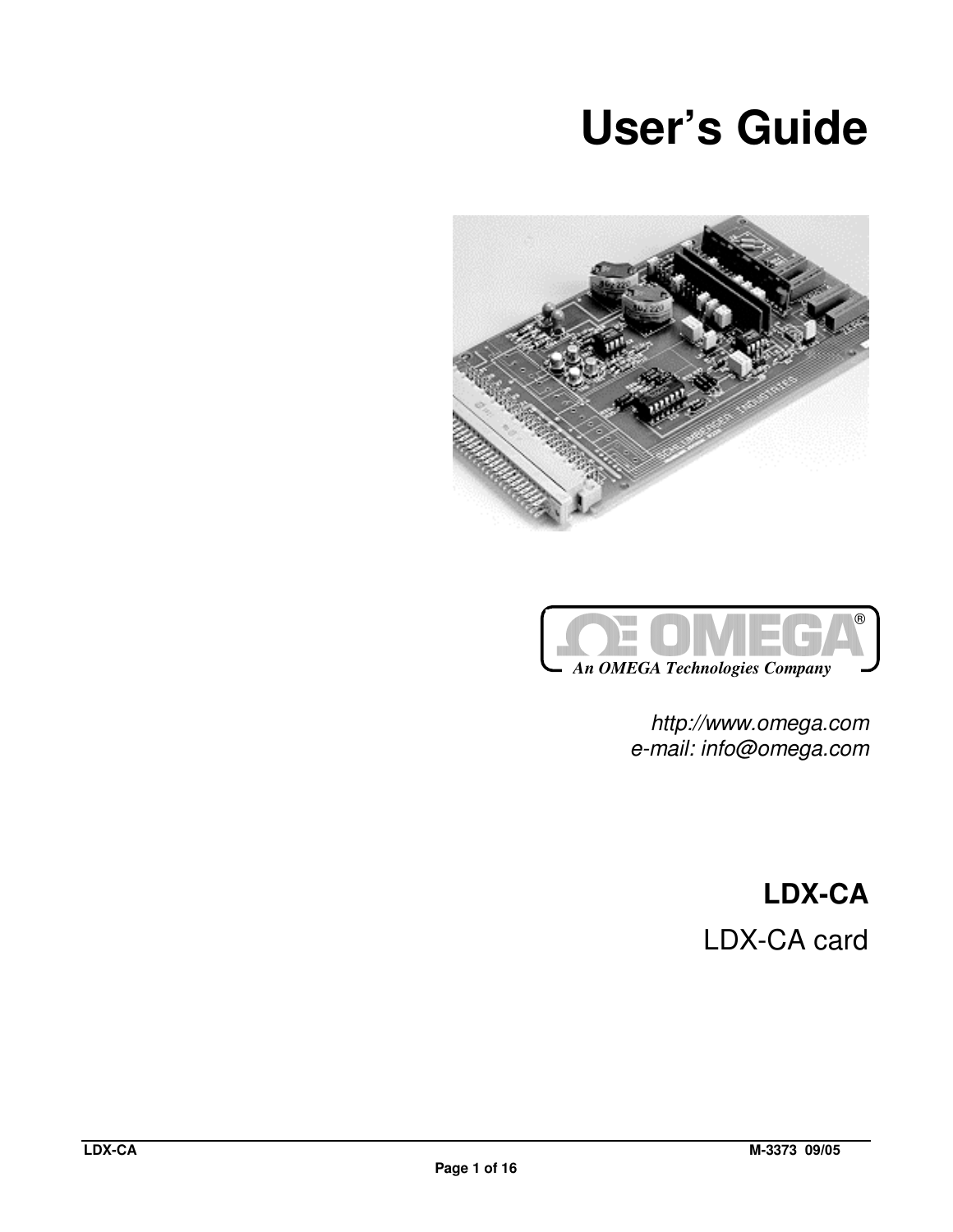

|                              | <b>OMEGAnet<sup>®</sup> On-Line Service</b><br>http://www.omega.com |                                                                              | Internet e-mail<br>info@omega.com |                           |  |
|------------------------------|---------------------------------------------------------------------|------------------------------------------------------------------------------|-----------------------------------|---------------------------|--|
|                              |                                                                     |                                                                              | <b>Servicing North America:</b>   |                           |  |
|                              |                                                                     | One Omega Drive, Box 4047                                                    |                                   |                           |  |
| USA:<br>ISO 9001 Certified   |                                                                     | Stamford, CT 06907-0047                                                      |                                   |                           |  |
|                              |                                                                     | Tel: (203) 359-1660                                                          |                                   | FAX: (203) 359-7700       |  |
|                              |                                                                     | e-mail: info@omega.com                                                       |                                   |                           |  |
|                              | Canada:                                                             | 976 Bergar                                                                   |                                   |                           |  |
|                              |                                                                     | Laval (Quebec) H7L 5A1                                                       |                                   |                           |  |
|                              |                                                                     | Tel: (514) 856-6928                                                          |                                   | FAX: (514) 856-6886       |  |
|                              |                                                                     |                                                                              | e-mail: info@omega.ca             |                           |  |
|                              |                                                                     | For immediate technical or application assistance:                           |                                   |                           |  |
|                              | USA and Canada:                                                     | Sales Service: 1-800-826-6342 / 1-800-TC-OMEGASM                             |                                   |                           |  |
|                              |                                                                     | Customer Service: 1-800-622-2378 / 1-800-622-BEST <sup>SM</sup>              |                                   |                           |  |
|                              |                                                                     | Engineering Service: 1-800-872-9436 / 1-800-USA-WHEN <sup>SM</sup>           |                                   |                           |  |
|                              |                                                                     | TELEX: 996404 EASYLINK: 62968934 CABLE: OMEGA                                |                                   |                           |  |
| Mexico and<br>Latin America: |                                                                     | Tel: (95) 800-826-6342                                                       |                                   | FAX: (95) 203-359-7807    |  |
|                              |                                                                     | En Español: (95) 203-359-7803                                                |                                   | e-mail: espanol@omega.com |  |
|                              |                                                                     |                                                                              |                                   |                           |  |
|                              |                                                                     |                                                                              | <b>Servicing Europe:</b>          |                           |  |
|                              | Benelux:                                                            | Postbus 8034, 1180 LA Amstelveen, The Netherlands                            |                                   |                           |  |
|                              |                                                                     | Tel: (31) 20 6418405<br>Toll Free in Benelux: 0800 0993344                   |                                   | FAX: (31) 20 6434643      |  |
|                              |                                                                     | e-mail: nl@omega.com                                                         |                                   |                           |  |
|                              | Czech Republic:                                                     | ul. Rude armady 1868, 733 01 Karvina-Hranice                                 |                                   |                           |  |
|                              |                                                                     | Tel: 420 (69) 6311899                                                        |                                   | FAX: 420 (69) 6311114     |  |
|                              |                                                                     | Toll Free: 0800-1-66342                                                      |                                   | e-mail: czech@omega.com   |  |
| France:                      |                                                                     | 9, rue Denis Papin, 78190 Trappes                                            |                                   |                           |  |
|                              |                                                                     | Tel: (33) 130-621-400                                                        |                                   | FAX: (33) 130-699-120     |  |
|                              |                                                                     | Toll Free in France: 0800-4-06342                                            |                                   |                           |  |
|                              |                                                                     | e-mail: france@omega.com<br>Daimlerstrasse 26, D-75392 Deckenpfronn, Germany |                                   |                           |  |
|                              | Germany/Austria:                                                    | Tel: 49 (07056) 3017                                                         |                                   | FAX: 49 (07056) 8540      |  |
|                              |                                                                     | Toll Free in Germany: 0130 11 21 66                                          |                                   |                           |  |
|                              |                                                                     | e-mail: info@omega.de                                                        |                                   |                           |  |
|                              | United Kingdom:                                                     | One Omega Drive, River Bend Technology Centre                                |                                   |                           |  |
|                              | ISO 9002 Certified                                                  | Northbank, Irlam, Manchester                                                 |                                   |                           |  |
|                              |                                                                     | M44 5EX, England                                                             |                                   |                           |  |
|                              |                                                                     | Tel: 44 (161) 777-6611                                                       |                                   | FAX: 44 (161) 777-6622    |  |
|                              |                                                                     | Toll Free in the United Kingdom: 0800-488-488                                |                                   |                           |  |
|                              |                                                                     | e-mail: info@omega.co.uk                                                     |                                   |                           |  |

It is the policy of OMEGA to comply with all worldwide safety and EMC/EMI regulations that apply. OMEGA is constantly pursuing certification of its products to the European New Approach Directives. OMEGA will add the CE mark to every appropriate device upon certification.

The information contained in this document is believed to be correct, but OMEGA Engineering, Inc. accepts no liability for any errors it contains, and reserves the right to alter specifications without notice.

WARNING: These products are not designed for use in, and should not be used for, patient-connected applications.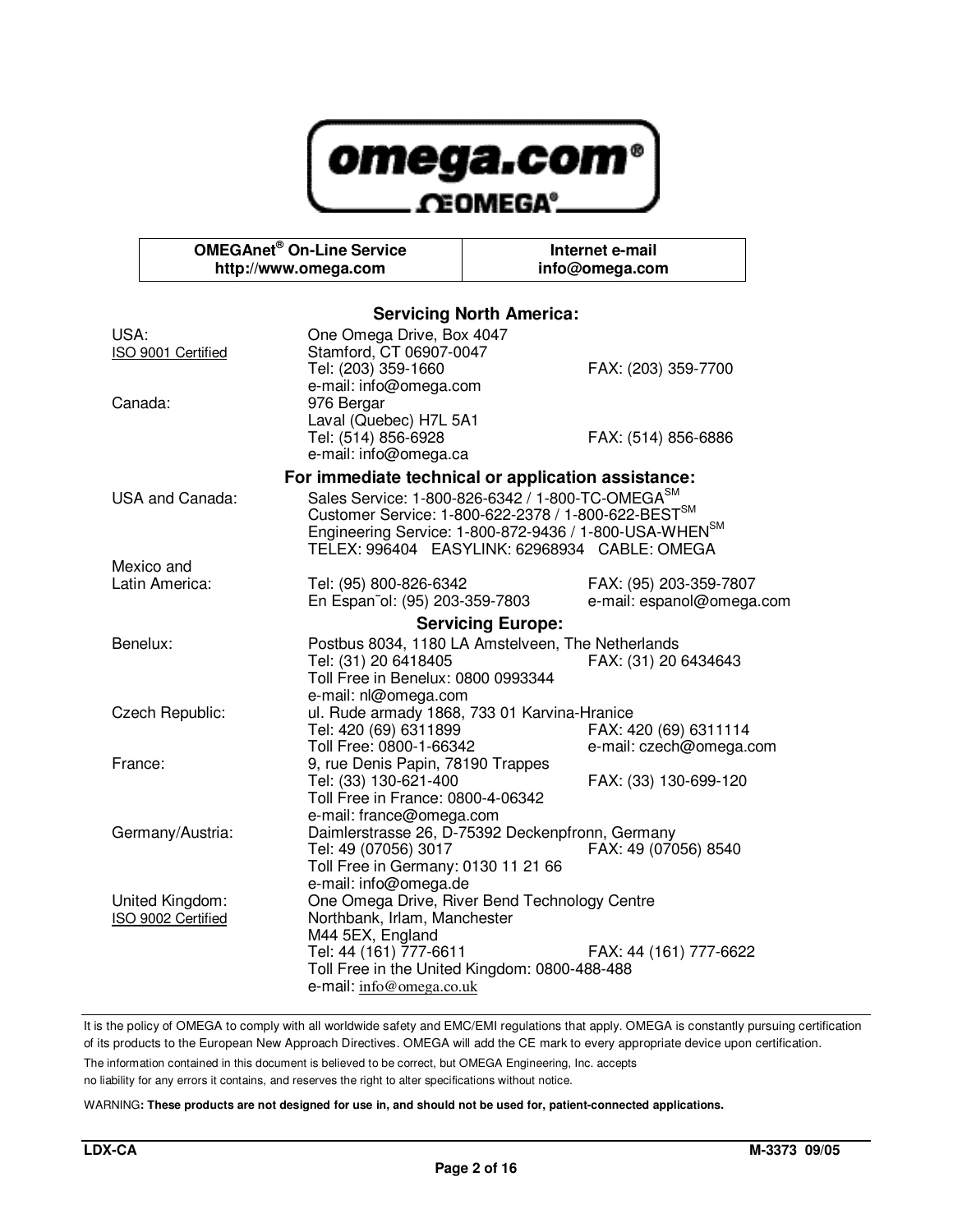#### **Introduction**

The function of the card is to energize a transducer (LVDT, Half-Bridge or Full-Bridge) with a stable a.c. waveform and to convert the output of the transducer to a d.c. voltage proportional to displacement, strain, load etc. Several versions are available with either single or dual channel conditioning. An  $(A\pm B)/2$  facility may be provided as an option.

The card should be powered from a stable twin rail d.c. supply of  $\pm 15V$ .





#### **Circuit Operation**

Power supply protection is provided to protect against reversed power rails, the circuit is also tolerant of the disconnection of one supply. A pair of zener diodes offer basic protection against voltage spikes on the supply rails.

The oscillator hybrid drives the transducer and the signal from the transducer is fed into the demodulator hybrid.

The d.c. output from the demodulator is fed into another filter to reduce output ripple even further and hence to the output.

The  $(A\pm B)/2$  facility offers four outputs based on the two transducer outputs (A and B). These are  $A+B$ , A-B, (A+B)/2, (A-B)/2 and they can be used for measuring diameters etc. where two transducers are involved. The current drivers are wired up separately and so can be used with any of the d.c. outputs.

In order to exploit the transducer to the full, a number of facilities are provided. Span is adjustable in 9 coarse ranges and with a fine span control to allow the use of transducers with sensitivities in the range 0.5mV/V to 750mV/V for a full scale output of 5V d.c. Coarse and fine zero controls are provided to enable the transducer to be zeroed anywhere in its stroke. Two operating frequencies are provided, 5kHz and 10kHz and the output filter cut off frequency can be set to 500Hz to 1kHz to allow for the best response time/output ripple trade off. The standard card is provided with an input transformer and a pair of resistors to be used when half-bridge transducers are in use. These two resistors are precision low drift types to reduce drift. (The transformer option should be used in critical Half-Bridge applications.)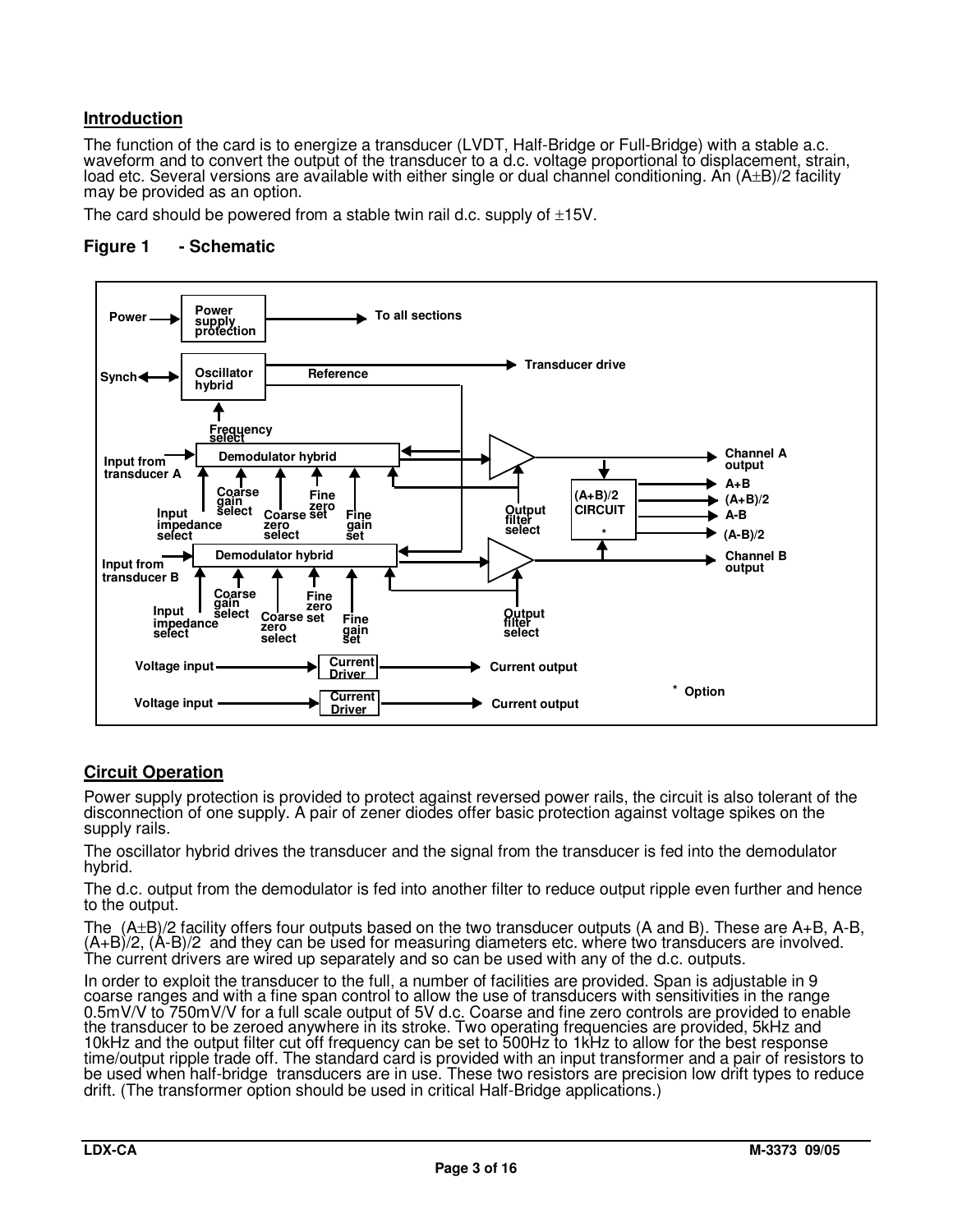## **Figure 2 - Connections**

| <b>FUNCTION</b>                        | <b>DIN 41612</b><br><b>PINS</b> | <b>SCREW TERMINAL</b> |  |
|----------------------------------------|---------------------------------|-----------------------|--|
| <b>Power Supply</b>                    |                                 |                       |  |
| $+15V$ dc                              | 32a & c                         | 32                    |  |
| 0V                                     | 30a & c                         | 30                    |  |
| $-15V$                                 | 28a & c                         | 28                    |  |
| <b>Transducer Drive</b>                |                                 |                       |  |
| Oscillator Output (LVDT Red)           | 22a & c                         | 22                    |  |
| Oscillator 0V Return (LVDT Blue)       | 20a & c                         | 20                    |  |
| Oscillator/2 for use with Half-Bridges | 18a & c                         | 18                    |  |
| Synch (to Synchronize cards)           | 21a                             | 21                    |  |
| <b>Transducer Screens</b>              | 24a & c                         | 24                    |  |
| <b>Channel A Demodulator</b>           |                                 |                       |  |
| Input (LVDT White)                     | 16a & c                         | 16                    |  |
| Input return (LVDT Green)              | 14a & c                         | 14                    |  |
| dc output                              | 26a & c                         | 26                    |  |
| <b>Channel B Demodulator</b>           |                                 |                       |  |
| Input (LVDT White)                     | 19a                             | 19                    |  |
| Input return (LVDT Green)              | 17a                             | 17                    |  |
| dc output                              | 23a                             | 23                    |  |
| <b>Current Drivers</b>                 |                                 |                       |  |
| Driver A input                         | 25a                             | 25                    |  |
| Driver A output                        | 27a                             | 27                    |  |
| Driver B input                         | 29a                             | 29                    |  |
| Driver B output                        | 31a                             | 31                    |  |
| $(A \pm B)/2$ Section                  |                                 |                       |  |
| $A + B$<br>Output                      | 7a                              | $\overline{7}$        |  |
| $(A+B)/2$<br>Output                    | 9a                              | 9                     |  |
| A-B<br>Output                          | 11a                             | 11                    |  |
| $(A-B)/2$<br>Output                    | 13a                             | 13                    |  |
| Selected<br>Output X                   | 15a                             | 15                    |  |
| Selected<br>Output Y                   | 15c                             |                       |  |

# **Figure 3 – Card Layout**

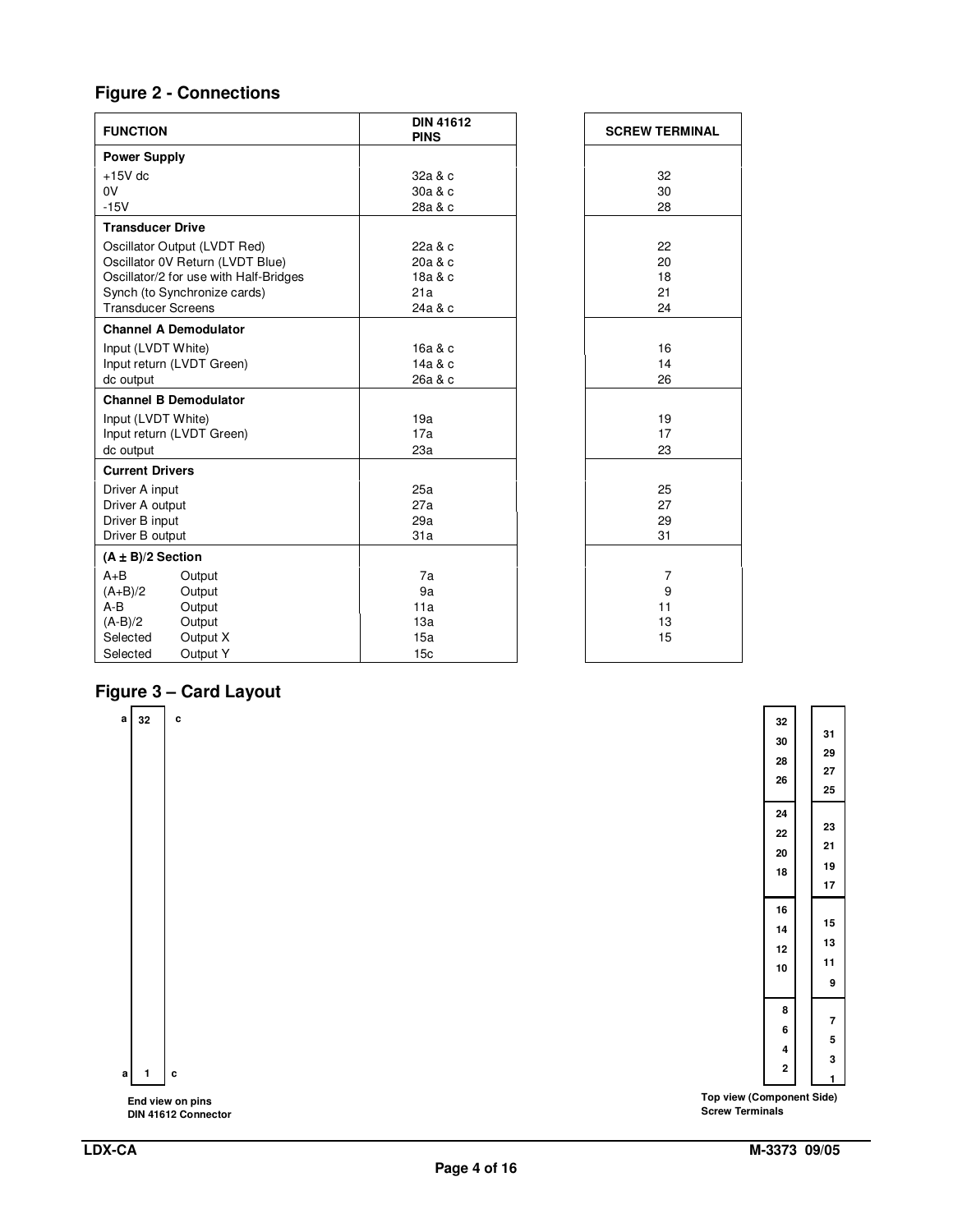#### **Potentiometers**

If it is required to mount the span or zero potentiometers remotely, the pins are available on the edge connector to do so. Wire lengths should be kept short to avoid pick up of electrical noise, and lengths greater than 0.55 yards (0.5m) may cause some degradation of performance.

The potentiometer leads should be wired to the pins specified in external connections, ensuring the clockwise and anticlockwise leads are not reversed.

#### **Figure 4 -**

| <b>FUNCTION</b>                                                                                                            |      |                  | <b>DIN 41612</b><br><b>PINS</b> | <b>SCREW TERMINAL</b> |  |
|----------------------------------------------------------------------------------------------------------------------------|------|------------------|---------------------------------|-----------------------|--|
| <b>Potentiometers</b>                                                                                                      |      |                  |                                 |                       |  |
| Span and zero potentiometers are<br>connected to the edge connector, so<br>that they can be replaced by ones<br>off board. |      |                  |                                 |                       |  |
| Channel A & B                                                                                                              | Zero | Clockwise        | 8a & c                          | 8                     |  |
| Channel A & B                                                                                                              | Zero | Counterclockwise | 10а&с                           | 10                    |  |
| Channel A                                                                                                                  | Zero | Wiper            | 12a & c                         | 12                    |  |
| Channel B                                                                                                                  | Zero | Wiper            | 5a                              | 5                     |  |
| Channel A & B                                                                                                              | Span | Clockwise        | 2a & c                          | 2                     |  |
| Channel A                                                                                                                  | Span | Counterclockwise | 4a & c                          | 4                     |  |
| Channel A                                                                                                                  | Span | Wiper            | 6a & c                          | 6                     |  |
| Channel B                                                                                                                  | Span | Counterclockwise | 1a                              |                       |  |
| Channel B                                                                                                                  | Span | Wiper            | За                              | 3                     |  |

## **Synch**

Pin 21a is a synchronizing pin to be used in systems using more than one card. Link pin 21a on all cards together with short wires to synchronize the oscillators.

If this is not done it is possible to create beat notes between oscillators causing fluctuations in the dc outputs.

#### **Wiring Up**

This section details how to connect the card to power supplies, transducer and readouts.

#### **Figure 5 - Power Supply**



#### **Transducers**

The LDX-CA card can be used with three different types of transducers: LVDT, Full-Bridge or Half-Bridge (either inductive or resistive). Note that on the dual channel card the two transducers are driven in parallel, but their outputs go to separate demodulators.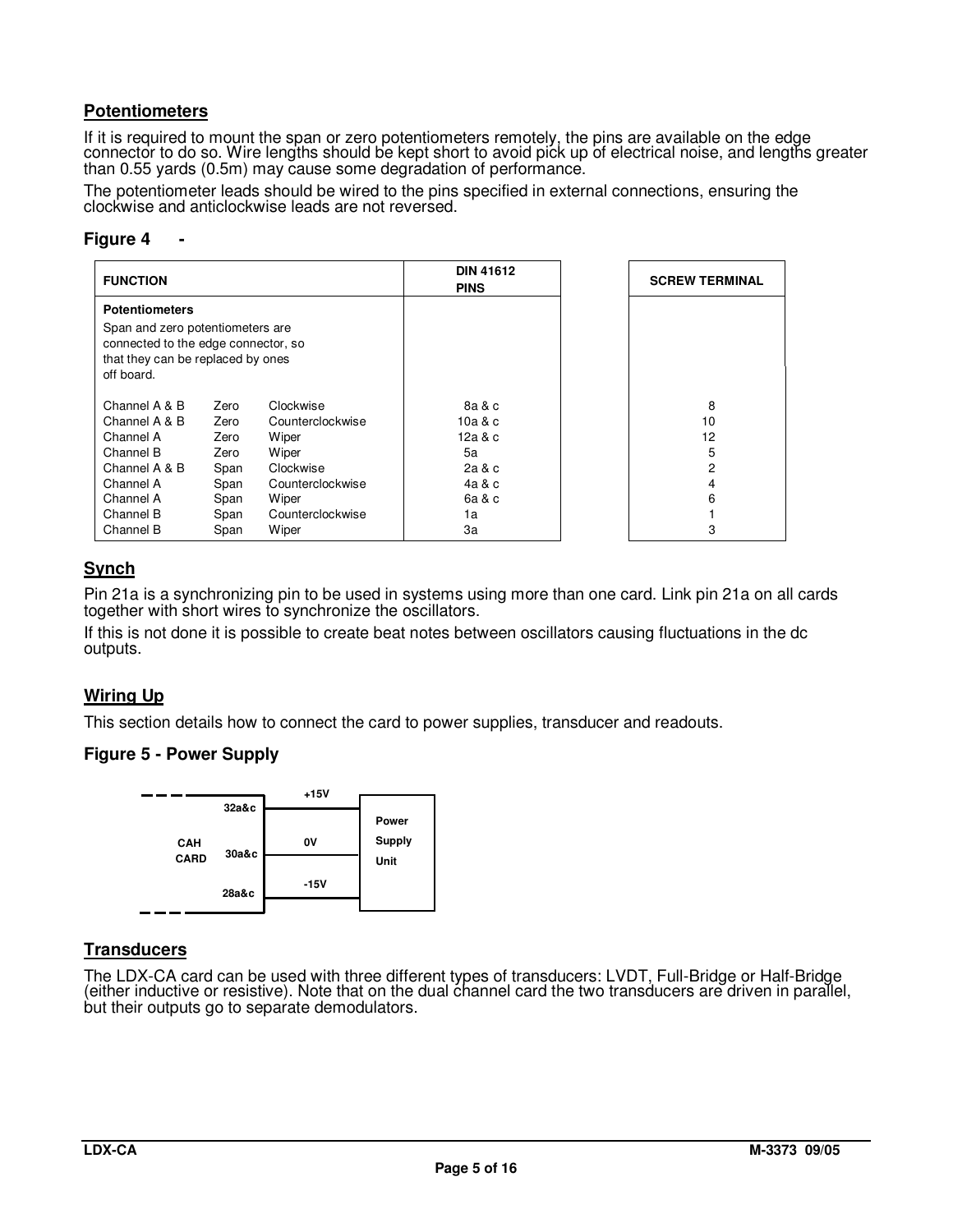

## **Figure 6 - Transducer Wiring**

Note that colors of wires may vary with different manufacturers. The colors quoted are standard for Omega. In all cases the transducer lead screen may be connected to Pins 24 a&c.

#### **Output Voltages**

The dc output voltage from the card can be read by putting a voltmeter (either digital or analogue) between the output and 0V (Pin 30).

Similarly, when the  $(A\pm B)/2$  facility is used, the four outputs  $(A+B, A-B, (A+B)/2, (A-B)/2)$  can be read by connecting the voltmeter between the appropriate output pin and 0V. All outputs can be read at once. To enable the use of one meter, a six way selector switch can be used:

#### **Figure 7 - (AB)/2 Wiring using Single Voltmeter**



In some cases it may be desired to mount this switch on a front panel attached to the card, with the selected output from the switch wiper being fed to a remote meter via the edge connector. For this purpose there are two output pins (15a&c) assigned to be 'selected outputs', and the wiper of the switch should be wired to one of these. To enable this to be done the appropriate pins (26, 23, 7, 11 & 13) on the edge connector are wired to pads near the edge connector so wires to the switch can be attached.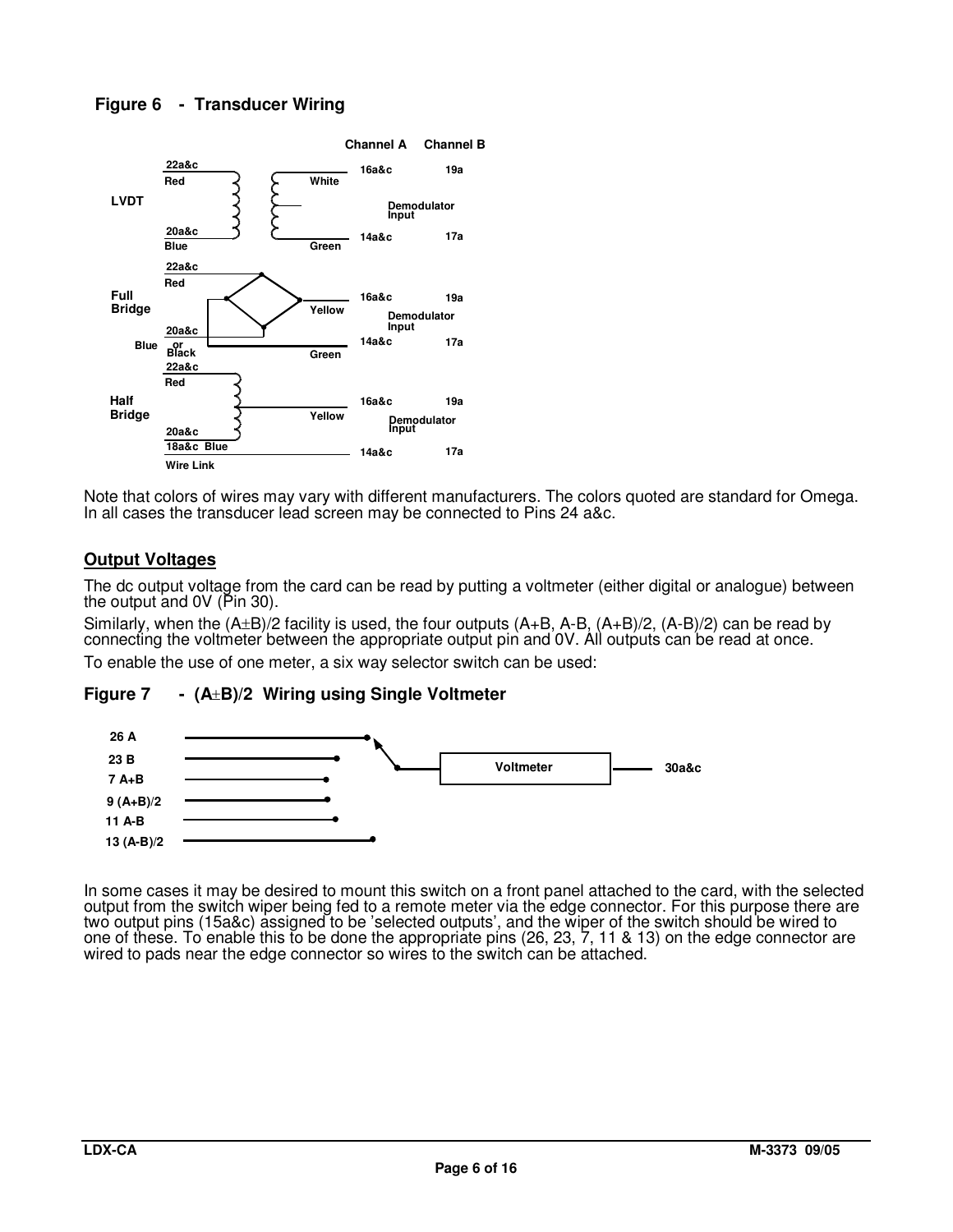#### **Figure 8 -**



#### **Current Outputs**

These are provided by two current drivers, wired separately to the rest of the card electronics. They can be looked upon as voltage to current converters and can be operated with any of the six output voltages mentioned above.

#### **Figure 9 - Current Outputs**



The current drivers provide 2mA of output per volt input, so that  $\pm 5V$  on the voltage output causes  $\pm 10$ mA output.

#### **Setting Up**

Facilities exist on the card for adjusting oscillator frequency, output filter frequency, demodulator input impedance, span and zero. This is carried out by moving links to short out elected pairs of vertical pins. These links simply lift off and push onto the pins. In the case of span and zero there are also potentiometers for fine adjustment.

#### **Oscillator Frequency**

Two oscillator frequencies are selectable using the four way set of pin pairs. If the links are placed over the two center pairs, the oscillator will run at 5kHz, and, if over the other pairs, at 10kHz.

Frequency should be selected to be near the zero phase shift frequency of the transducer for minimum temperature drift. Most transducers are calibrated at 5kHz and so this frequency can be relied upon for good results. However, if a faster speed of response is required, then the 10kHz oscillator frequency can be used with most transducers (not ac long strokes).

#### **Figure 10 - Oscillator Frequency Links**

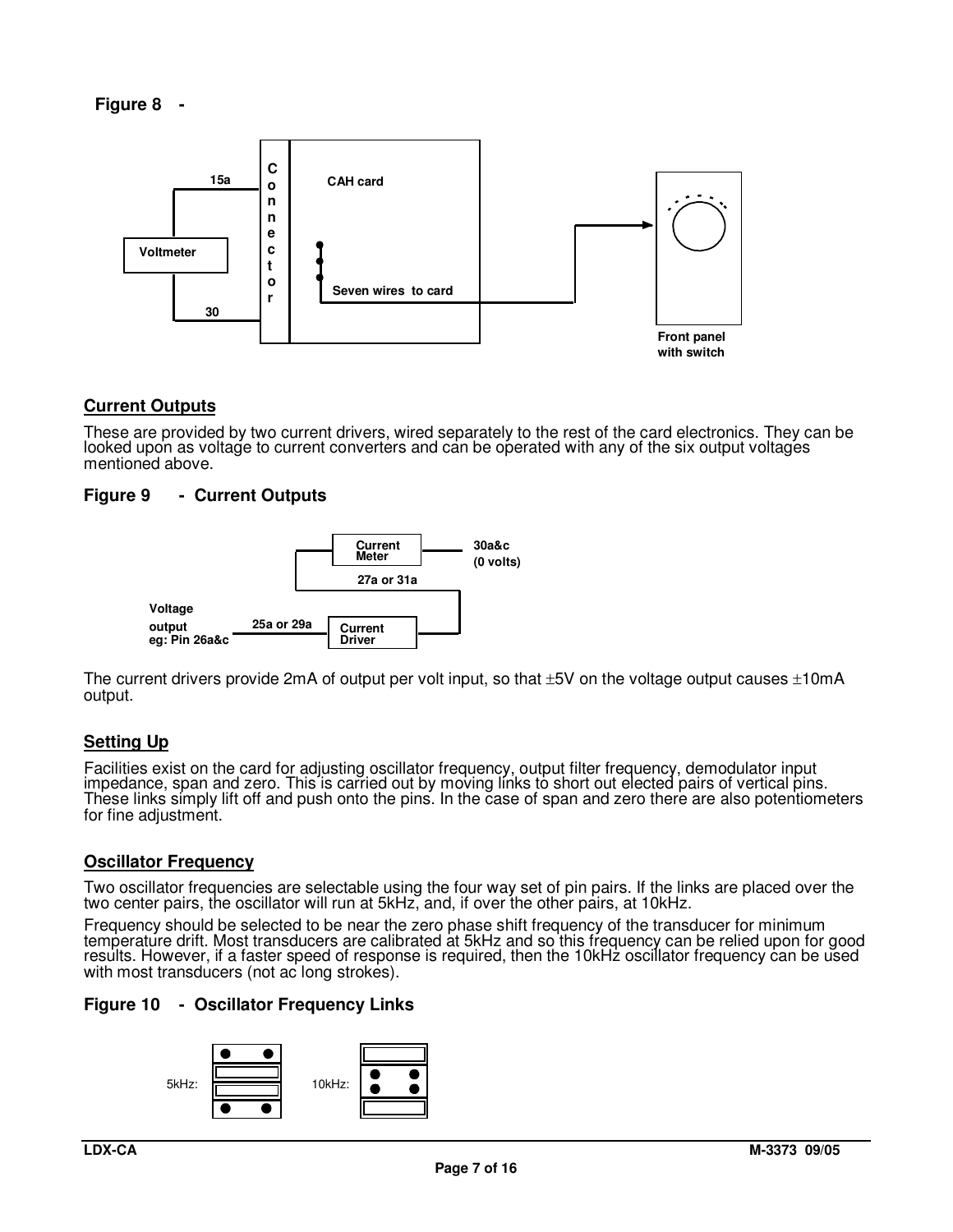#### **Output Filter Frequency**

Each demodulator has a low pass filter on the output to remove the ac signal used to energize the transducer. The cut off frequency of this filter can be set to either 500Hz or 1kHz using pin pairs LK1 - LK4. Under normal use the 500Hz setting would be used with the 5kHz oscillator frequency and 1kHz with 10kHz oscillator. The benefit of using the higher frequency is that the output will follow the movement of the transducer armature more quickly, but use of the lower frequency results in less ripple on the dc output. The best compromise is with the settings above, but if, for example, a fast response with a long stroke is required, it will be necessary to use a 5kHz oscillator and a 1kHz filter. The disadvantage is an increase in ripple. LK1 and LK3 are used for channel A. Put the link on LK1 for 1kHz filter frequency or LK3 for 500Hz.

LK2 and LK4 are used for channel B. Put the link on LK2 for 1kHz filter frequency or on LK4 for 500Hz.

#### **Demodulator Input Impedance**

Different transducers are calibrated into different loads. For instance most LVDT's are calibrated with 100k $\Omega$ loads, but half bridges use 1k-. For this reason the input impedance of the demodulator can be set to 100kΩ, 10kΩ or 1kΩ, using the three pin pairs at the top of the eighteen way selector. The channel A and B selectors are laid out as follows:





A link should be placed over one of the 100k $\Omega$ , 10k $\Omega$  or 1k $\Omega$ , pin pairs to select the correct impedance. If unsure, use the  $100k\Omega$  setting.

#### **Selecting Sensitivity Range**

Before adjusting the fine zero and span controls it is necessary to set the sensitivity range links for the appropriate transducer being used. All Omega transducers have a sensitivity value supplied with the transducer and the appropriate links should be made as shown in Table A. There are nine coarse ranges in two overlapping ranges of six each. If unsure select 100-300mV range to start.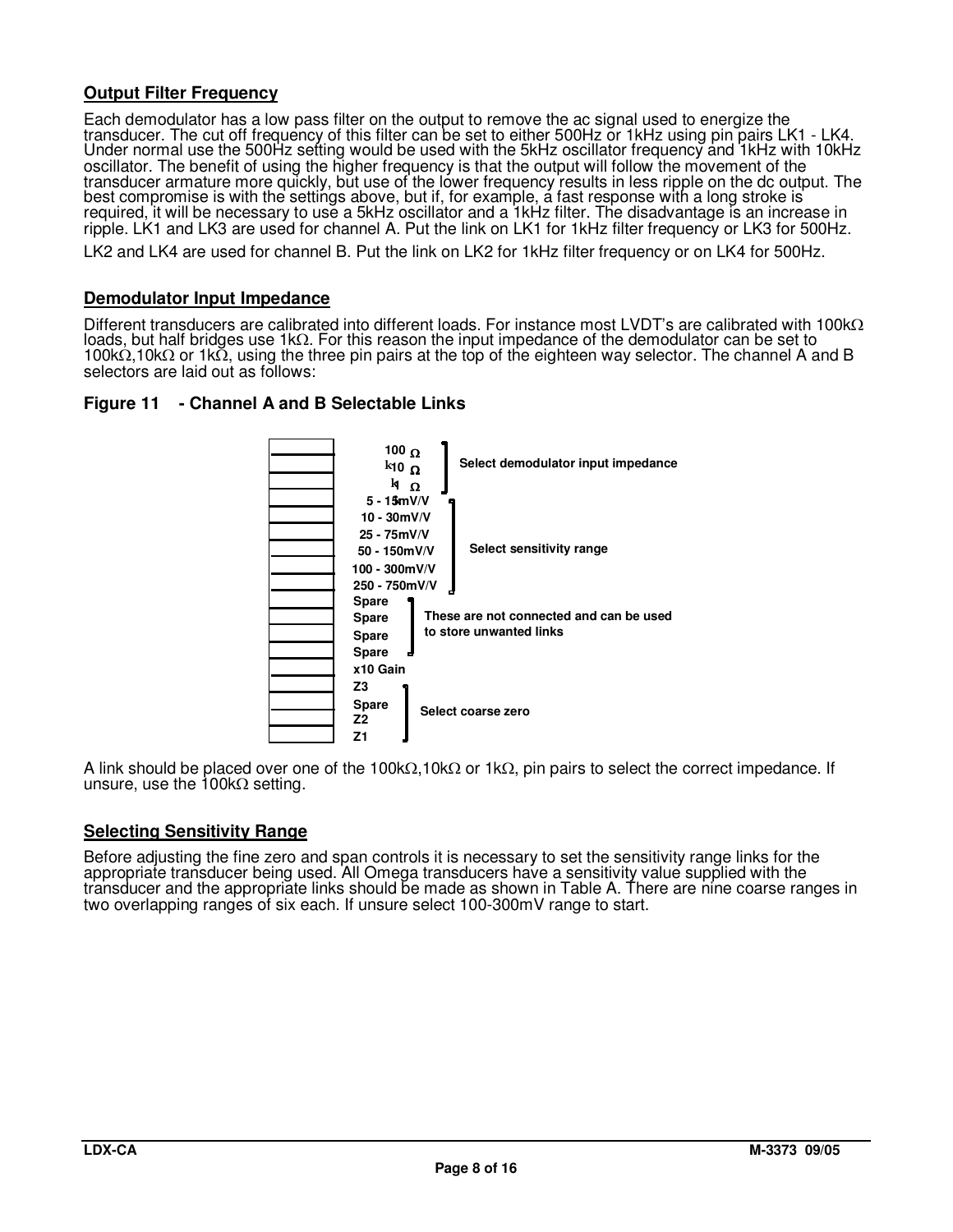## **Table A**

| Range | <b>Transducer Sensitivity</b> |         | Select Pin Pair | x10 Link |
|-------|-------------------------------|---------|-----------------|----------|
|       | Minimum                       | Maximum |                 | Fitted   |
|       | 250mV/V                       | 750mV/V | $250 - 750$     | No       |
| 2     | 100                           | 300     | $100 - 300$     | No       |
| 3     | 50                            | 150     | $50 - 150$      | No       |
| 4     | 25                            | 75      | $25 - 75$       | No       |
| 5     | 10                            | 30      | $10 - 30$       | No       |
| 6     | 5                             | 15      | $5 - 15$        | No       |
| 4     | 25                            | 75      | $250 - 750$     | Yes      |
| 5     | 10                            | 30      | $100 - 300$     | Yes      |
| 6     | 5                             | 15      | $50 - 150$      | Yes      |
|       | 2.5                           | 7.5     | $25 - 75$       | Yes      |
| 8     |                               | 3       | $10 - 30$       | Yes      |
| 9     | 0.5                           | 1.5     | $5 - 15$        | Yes      |

Selecting the x10 link increases the gain of the amplifier and so reduces the necessary sensitivity of the transducer. The span control is used to set the span in the range between minimum and maximum. The above sensitivity ranges are for a standard  $\pm 5V$  or  $\pm 10$ mA output (10V or 20mA total range).

If a different output range is required (say V volts) then the necessary transducer sensitivities shown should be multiplied by  $v/10$ . For example, if an output of  $\pm 3V$  is required (total range 6V) then range 1 becomes 250 x 0.6 to 750 x 0.6 which is 150 to 450mV/V.

#### **Setting Coarse Zero Range**

Eight coarse zero ranges are provided and selected by linking up to three off pin pairs Z1 to Z3. A fine control is used to set the zero anywhere required. This means that on minimum gain, the ranges provided are:

#### **Figure 12 -**



As the gain is increased this opens out, so that at maximum gain it becomes three times wider:



Note that the normal mode of operation is with all three links on, to provide fine adjustment about zero.

#### **Span and Zero**

To set up the span and zero controls, examine the output that will finally be required, ie. the voltage or<br>current output, to avoid errors in the current drivers. If the (A±B)/2 facility is being used, then it is possible calibrate on (for instance) the A+B output, again for maximum accuracy.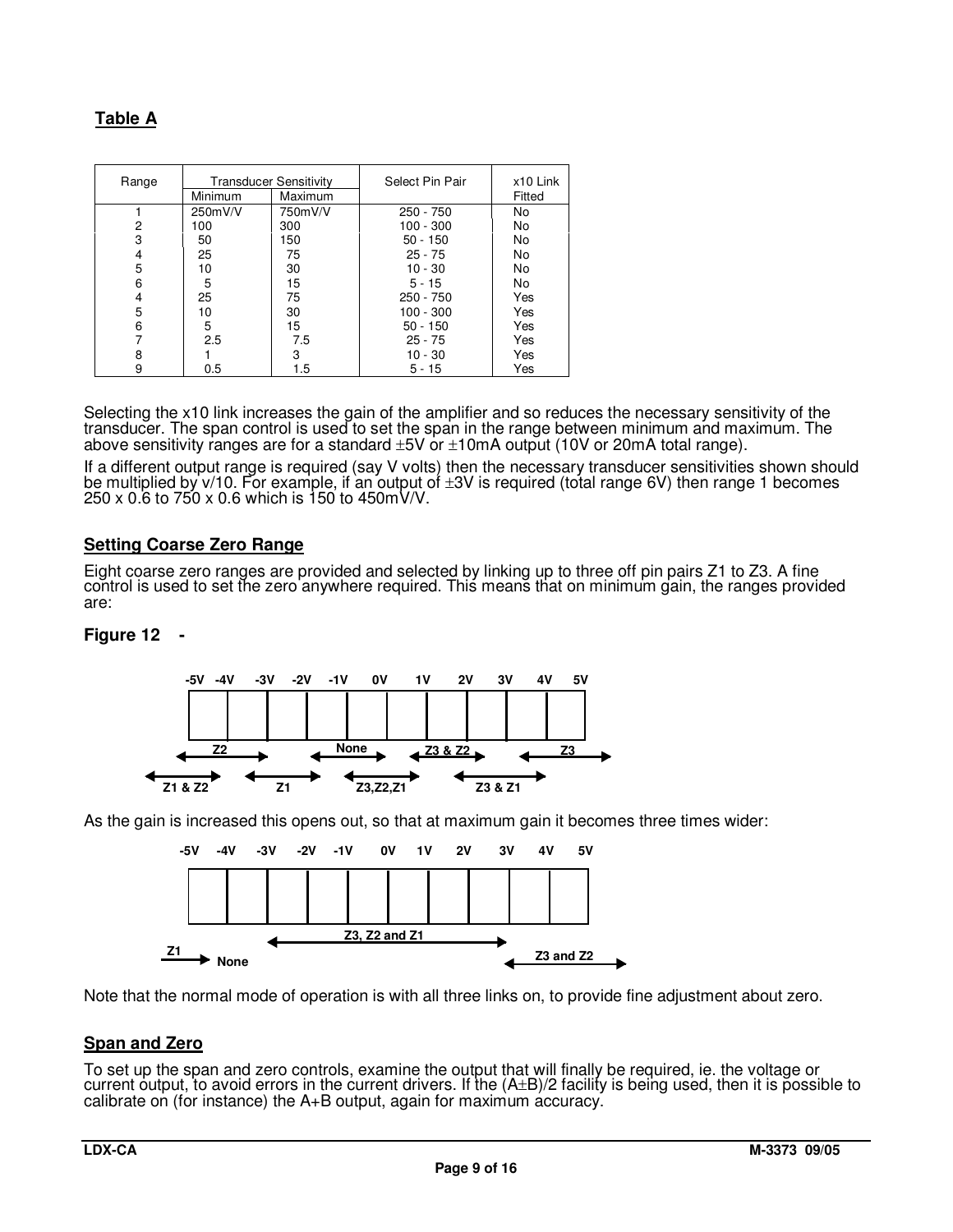Note that it is necessary in this case to zero the unwanted transducer, or remove the secondary and short the demodulator input so that one transducer is examined at a time.

With transducers such as load cells that have an obvious center point (ie. no load) then it is merely necessary to set the card span and zero as described below. However, for LVDT's and Half-Bridges it is necessary to find the mechanical zero (ie. center of linear stroke) first. To accomplish this:

- (a) Remove transducer from card input.
- (b) Short the demodulation input (Pins 14 & 16 or 17 & 19) to simulate a transducer at center of stroke and read the d.c. output from the card demodulator. Adjust the appropriate zero adjust pot if necessary to read 0V.
- (c) Remove the short and reconnect the transducer.
- (d) Mechanically adjust the transducer to its mid-position to give zero output voltage. The transducer is now set to the middle of its stroke and the zero adjust can be used to set the d.c. output to exactly 0V.
- (e) Now move the transducer to the desired full stroke value and adjust the span potentiometer to give 5V.
- (f) Re-check the zero and span positions until both are correct.

If an offset zero is required (such as on a 4-20mA system) then first adjust for normal mid-range zero as detailed previously in steps  $(b)$  to  $(d)$ .

Now move the transducer mechanically to the offset position required and use the zero adjust to give a 4mA reading. Then set the transducer to the desired full stroke relative to the new offset zero and use the span adjust for 20mA (in conjunction with coarse zeroes if necessary).

Re-check 4 and 20mA positions until fully set up, as, because the zero position is offset, it is affected by the span adjustment.

#### **Card Specification**

| Dimensions                          | 4 inches x 6.25 inches (100mm x 160mm) (Eurocard)                                                                                                                                                                                                                  |
|-------------------------------------|--------------------------------------------------------------------------------------------------------------------------------------------------------------------------------------------------------------------------------------------------------------------|
| Weight                              | Up to 4.224 ozs (120 grms)                                                                                                                                                                                                                                         |
| <b>Operating Temperature Range</b>  | 0-122°F (0 to 50°C)                                                                                                                                                                                                                                                |
| Power Supply                        | Regulated $\pm 15V$ ( $\pm 1V$ ) at $\pm 100$ mA<br>[This can be reduced to $\pm$ 12V, but it will only be possible to<br>overrange to approx. $\pm$ 9V instead of $\pm$ 10V. Note, if output<br>transformer fitted to oscillator reduce oscillator output to 4V.] |
| <b>Supply Protection</b>            | Protected against reverse polarity, overvoltage transients, and is<br>insensitive to failure of a single supply                                                                                                                                                    |
| <b>Transducers Usable</b>           | LVDT's, Full Bridges and Half Bridges, both inductive and resistive.<br>The use of the two resistors provided as standard to complete the<br>second half for a Half Bridge may introduce slight zero drift at<br>the highest gains.                                |
| Oscillator                          |                                                                                                                                                                                                                                                                    |
| <b>Transducer Drive</b>             | 5V RMS sine wave, at 5kHz or 10kHz, user selectable                                                                                                                                                                                                                |
| <b>Drive Current</b>                | 50mA maximum (100 $\Omega$ load)<br>[40mA (130 $\Omega$ load) if output transformer (T3) fitted]                                                                                                                                                                   |
| <b>Oscillator Protection</b>        | Open and short circuit protected                                                                                                                                                                                                                                   |
| Each Demodulator                    |                                                                                                                                                                                                                                                                    |
| <b>Transducer Secondary Load</b>    | 100K, 10K or 1K user selectable<br>(Demodulator Input Impedance)                                                                                                                                                                                                   |
| <b>Transducer Sensitivity Range</b> | 0.5mV/V to 750mV/V in 9 coarse ranges (see Table A)                                                                                                                                                                                                                |
| Range of Gain Controls              | 500:1 Coarse and 3:1 Fine control                                                                                                                                                                                                                                  |
| Range of Zero Control               | 8 coarse settings and fine control enabling zero to be placed<br>anywhere in transducer stroke.                                                                                                                                                                    |
| Output Voltage (Full Scale ±5V)     | $\pm$ 5V DC, but linear to $\pm$ 10V, with positive output for inward stroke<br>of transducer, if wired in accordance with instructions. To reverse<br>polarity, reverse input or output leads of transducer.                                                      |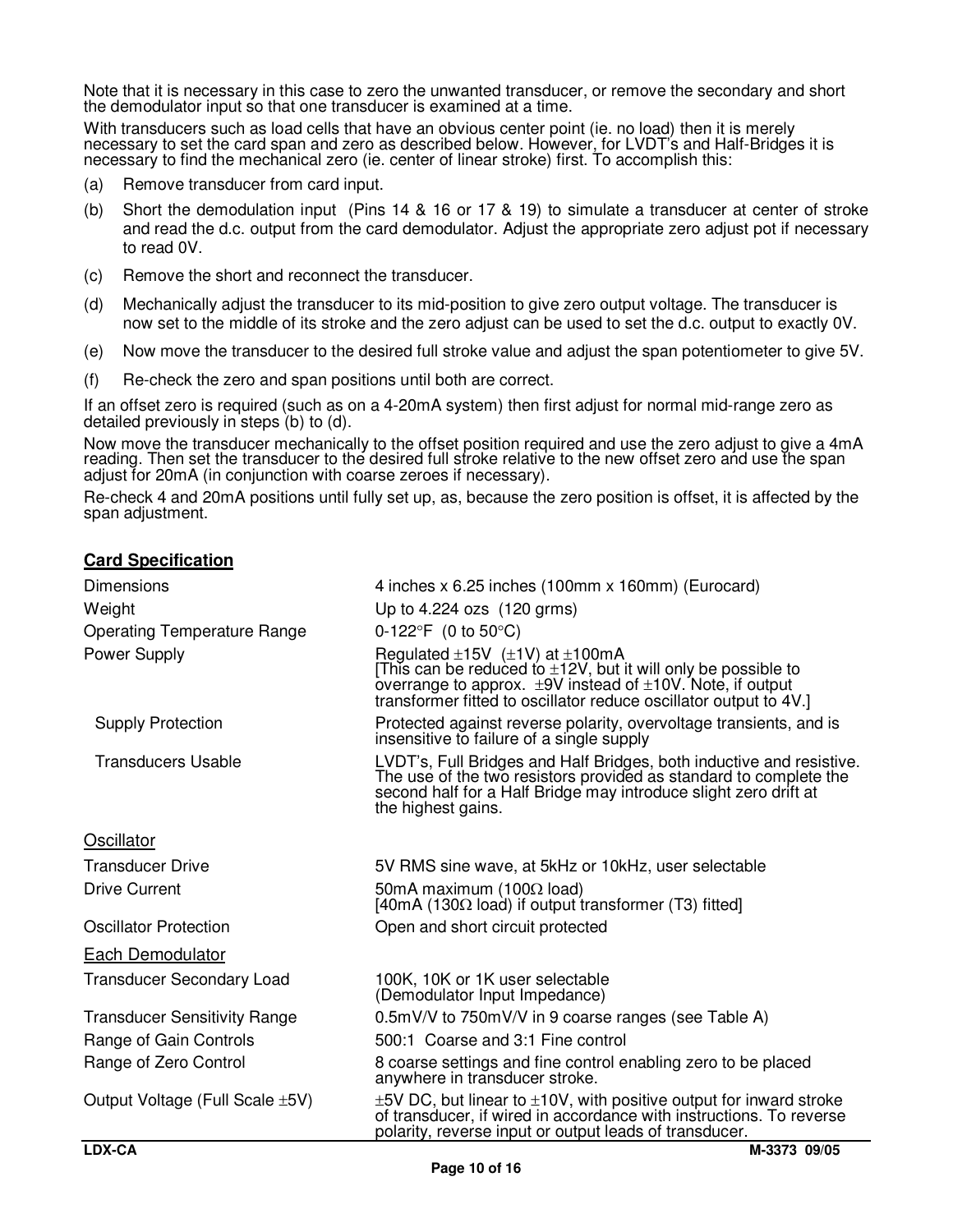| Output Load                     | $2K\Omega$ minimum for $\pm 5V$ DC output.                                                                                                                                            |  |  |  |
|---------------------------------|---------------------------------------------------------------------------------------------------------------------------------------------------------------------------------------|--|--|--|
| Output Impedance                | $<1\Omega$                                                                                                                                                                            |  |  |  |
| <b>Output Protection</b>        | Open and short circuit protected. Insensitive to capacitive loads                                                                                                                     |  |  |  |
| <b>Output Ripple</b>            | <5mV pk-pk (0.1%) when oscillator frequency is 10 times filter<br>frequency                                                                                                           |  |  |  |
| <b>Output Filter</b>            | Third order, cut off frequency user selectable at 500Hz or 1kHz to<br>minimize ripple or maximize speed                                                                               |  |  |  |
| Step Response (Nominal)         | 3.5mS at 500Hz and 2mS at 1kHz                                                                                                                                                        |  |  |  |
| Non-Linearity                   | $< 0.02\%$                                                                                                                                                                            |  |  |  |
| <b>Temperature Coefficients</b> | $< 0.05\%$ / °C<br>Span<br>Zero<br>$<0.05\%$ /°C                                                                                                                                      |  |  |  |
| $A\pm B$ Outputs (Option)       |                                                                                                                                                                                       |  |  |  |
| <b>Outputs Available</b>        | $A+B$ , A-B, $A+B/2$ , A-B/2                                                                                                                                                          |  |  |  |
| Output Voltage                  | $\pm$ 5V, Linear to $\pm$ 10V minimum load, impedance, protection as on<br>demodulator output                                                                                         |  |  |  |
| <b>Accuracy of Calculation</b>  | < 0.5%                                                                                                                                                                                |  |  |  |
| <b>Temperature Coefficients</b> | Span <0.0028%/°F (<0.005%/°C)<br>) In addition to demodulator<br>Zero <0.0028%/°F (<0.005%/°C)<br>) temperature coefficients                                                          |  |  |  |
| <b>Current Outputs</b>          |                                                                                                                                                                                       |  |  |  |
| $B/2$ ) above.                  | Two current drivers are provided which can be used with any of the six outputs $(A, B, A+B, A-B, A+B/2, A-D)$                                                                         |  |  |  |
| <b>Output Current</b>           | $\pm$ 10mA for $\pm$ 5V DC input, but linear to $\pm$ 20mA for $\pm$ 10V DC input.<br>By appropriate use of span and zero controls, these can be set for<br>a 0-20mA or 4-20mA output |  |  |  |
| Output Load                     | 500 $\Omega$ maximum for 20mA output on $\pm 5V$ supply                                                                                                                               |  |  |  |
| Output Impedance                | >50K                                                                                                                                                                                  |  |  |  |
| <b>Output Protection</b>        | Open and short circuit protected. Insensitive to capacitive loads                                                                                                                     |  |  |  |
| <b>Temperature Coefficients</b> | Span <0.0028%/°F<br>$(<0.005\%$ <sup>o</sup> C)<br>In addition to<br>$\left\langle 0.005\% \right\rangle ^{\circ}C$<br>Zero <0.0028%/°F<br>voltage coefficients                       |  |  |  |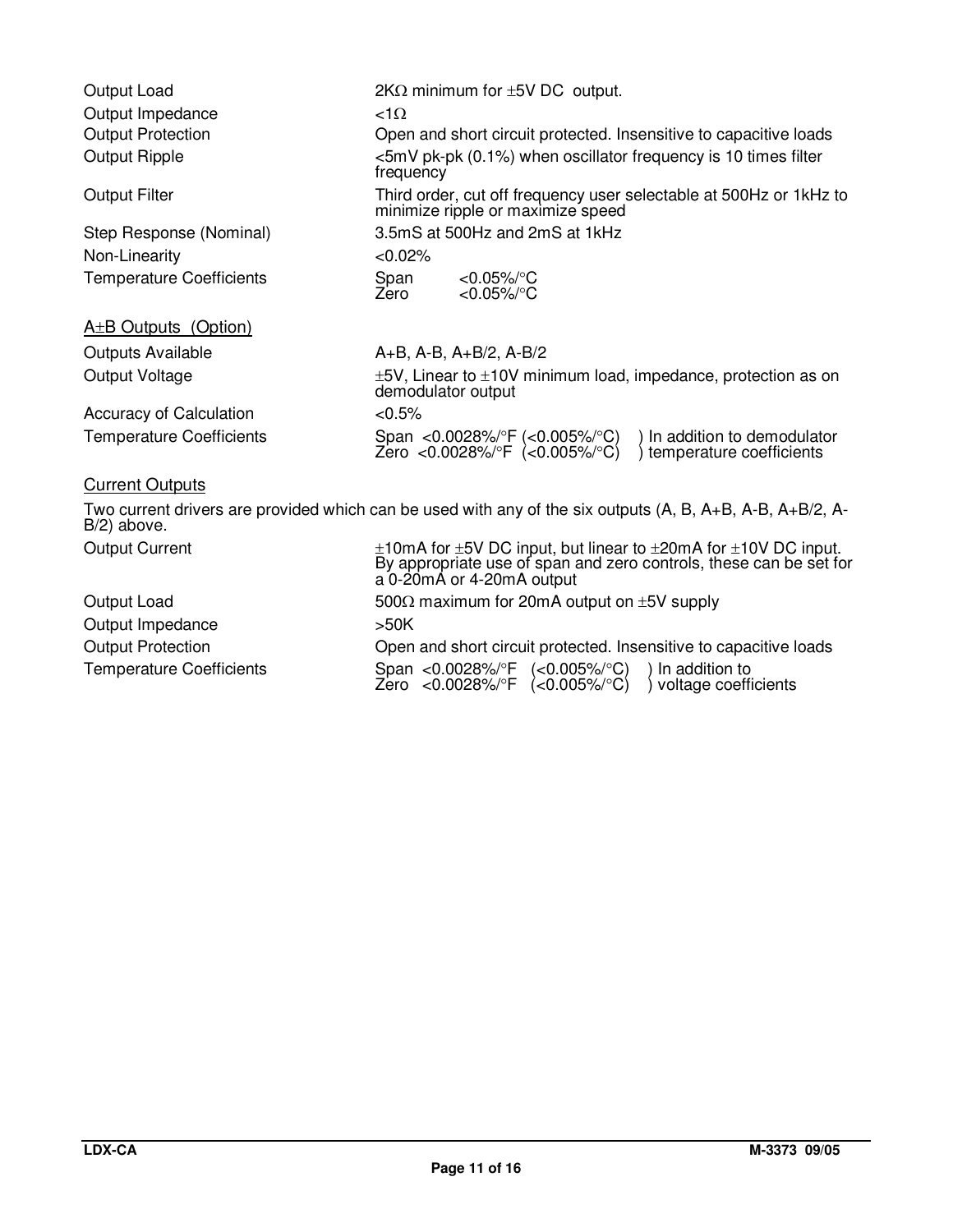# **References**

| Single Channel                    |            | Eurocard | <b>Screw Terminals</b> | 911001-6S  |
|-----------------------------------|------------|----------|------------------------|------------|
| Single Channel                    |            | Eurocard | DIN 41612 Connector    | 911001-6D  |
| Dual Channel                      |            | Eurocard | <b>Screw Terminals</b> | 911001-7S  |
| Dual Channel                      |            | Eurocard | DIN 41612 Connector    | 911001-7D  |
| Dual Channel Output Transformer   |            | Eurocard | DIN 41612 Connector    | 911001-7DT |
| Dual Channel                      | $A\pm B/2$ | Eurocard | <b>Screw Terminals</b> | 911001-8S  |
| Dual Channel                      | $A\pm B/2$ | Eurocard | DIN 41612 Connector    | 911001-8D  |
| Dual Channel Output Transformer   | $A\pm B/2$ | Eurocard | DIN 41612 Connector    | 911001-8DT |
| Single Channel Output Transformer |            | Eurocard | <b>Screw Terminals</b> | 911001-6ST |
| Single Channel Output Transformer |            | Eurocard | DIN 41612 Connector    | 911001-6DT |
| Dual Channel Output Transformer   | $A\pm B/2$ | Eurocard | <b>Screw Terminals</b> | 911001-7ST |
| Dual Channel Output Transformer   |            | Eurocard | <b>Screw Terminals</b> | 911001-8ST |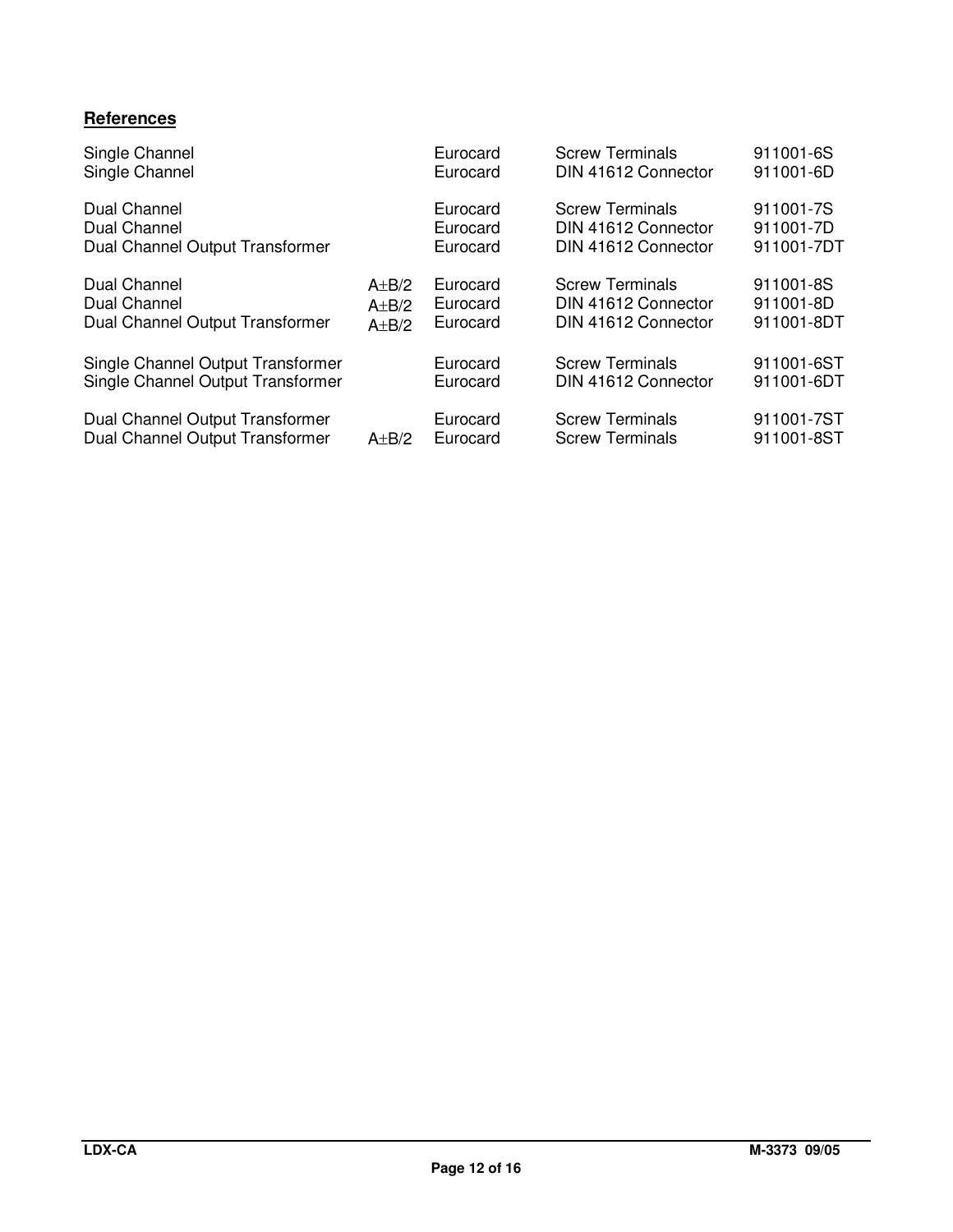# **THIS PAGE INTENTIONALLY LEFT BLANK**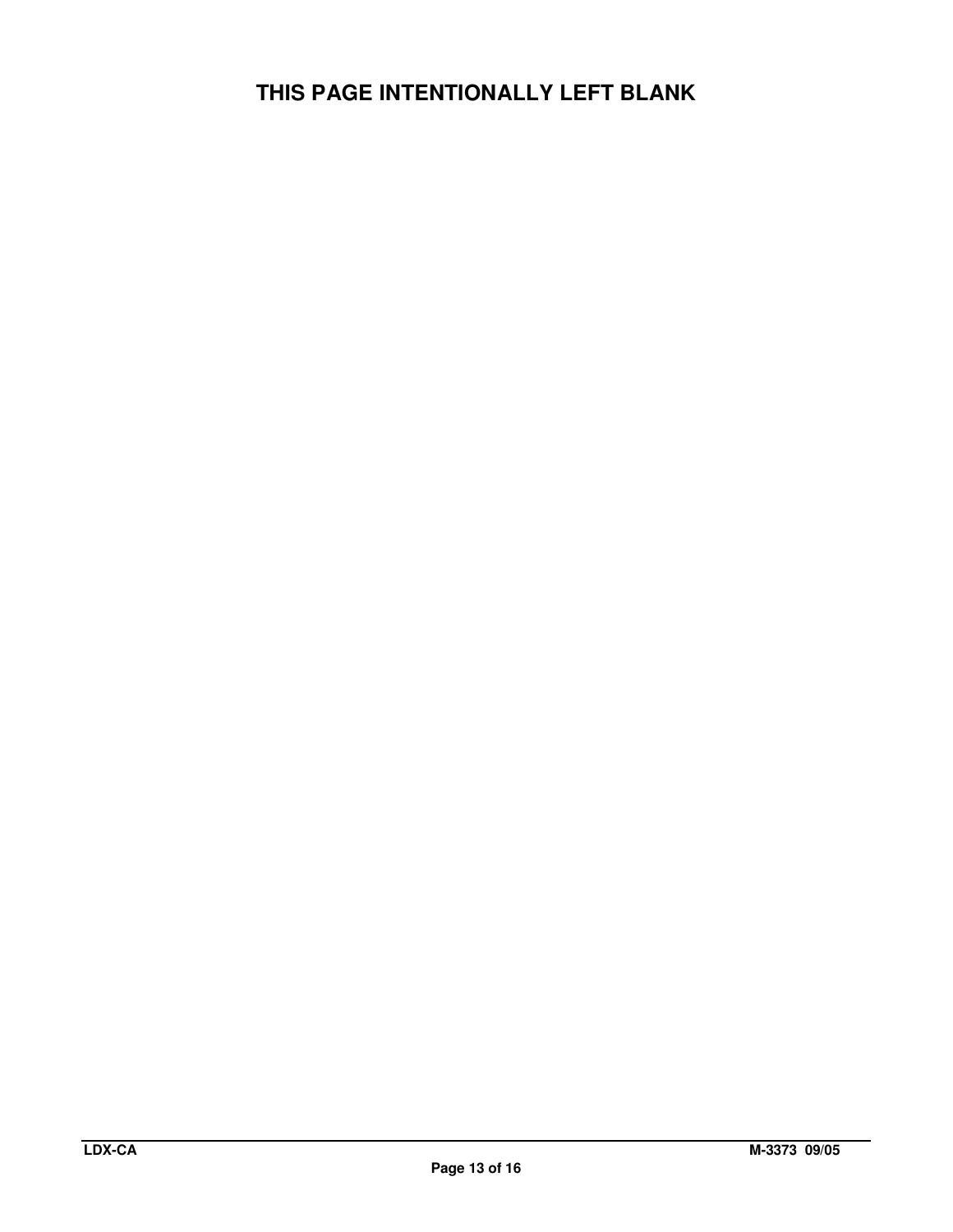# **THIS PAGE INTENTIONALLY LEFT BLANK**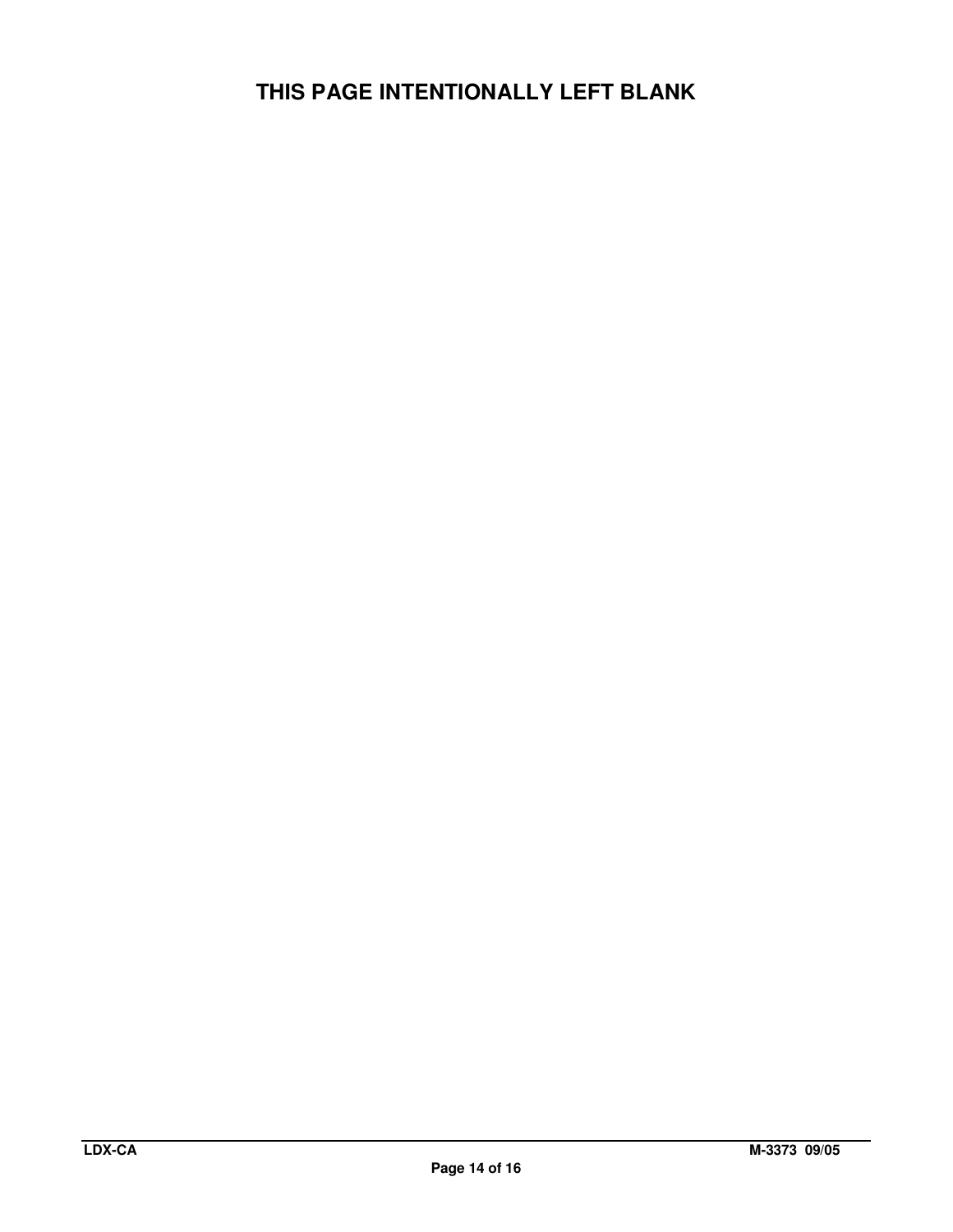#### **WARRANTY/DISCLAIMER**

OMEGA ENGINEERING, INC. warrants this unit to be free of defects in materials and workmanship for a period of **13 months** from date of purchase. OMEGA Warranty adds an additional one (1) month grace period to the normal **one (1) year product warranty** to cover handling and shipping time. This ensures that OMEGA's customers receive maximum coverage on each product.

If the unit malfunctions, it must be returned to the factory for evaluation. OMEGA's Customer Service Department will issue an Authorized Return (AR) number immediately upon phone or written request. Upon examination by OMEGA, if the unit is found to be defective, it will be repaired or replaced at no charge. OMEGA's WARRANTY does not apply to defects resulting from any action of the purchaser, including but not limited to mishandling, improper interfacing, operation outside of design limits, improper repair, or unauthorized modification. This WARRANTY is VOID if the unit shows evidence of having been tampered with or shows evidence of having been damaged as a result of excessive corrosion; or current, heat, moisture or vibration; improper specification; misapplication; misuse or other operating conditions outside of OMEGA's control. Components which wear are not warranted, including but not limited to contact points, fuses, and triacs.

**OMEGA is pleased to offer suggestions on the use of its various products. However, OMEGA neither assumes responsibility for any omissions or errors nor assumes liability for any damages that result from the use of its products in accordance with information provided by OMEGA, either verbal or written. OMEGA** warrants only that the parts manufactured by it will be as specified and free of defects. OMEGA MAKES NO **OTHER WARRANTIES OR REPRESENTATIONS OF ANY KIND WHATSOEVER, EXPRESS OR IMPLIED, EXCEPT THAT OF TITLE, AND ALL IMPLIED WARRANTIES INCLUDING ANY WARRANTY OF MERCHANTABILITY AND FITNESS FOR A PARTICULAR PURPOSE ARE HEREBY DISCLAIMED. LIMITATION OF LIABILITY: The remedies of purchaser set forth herein are exclusive, and the total liability of OMEGA with respect to this order, whether based on contract, warranty, negligence, indemnification, strict liability** or otherwise, shall not exceed the purchase price of the component upon which liability is based. In no **event shall OMEGA be liable for consequential, incidental or special damages.**

CONDITIONS: Equipment sold by OMEGA is not intended to be used, nor shall it be used: (1) as a "Basic Component" under 10 CFR 21 (NRC), used in or with any nuclear installation or activity; or (2) in medical applications or used on humans. Should any Product(s) be used in or with any nuclear installation or activity, medical application, used on humans, or misused in any way, OMEGA assumes no responsibility as set forth in our basic WARRANTY / DISCLAIMER language, and, additionally, purchaser will indemnify OMEGA and hold OMEGA harmless from any liability or damage whatsoever arising out of the use of the Product(s) in such a manner.

#### **RETURN REQUESTS / INQUIRIES**

Direct all warranty and repair requests/inquiries to the OMEGA Customer Service Department. BEFORE RETURNING ANY PRODUCT(S) TO OMEGA, PURCHASER MUST OBTAIN AN AUTHORIZED RETURN (AR) NUMBER FROM OMEGA'S CUSTOMER SERVICE DEPARTMENT (IN ORDER TO AVOID PROCESSING DELAYS). The assigned AR number should then be marked on the outside of the return package and on any correspondence.

The purchaser is responsible for shipping charges, freight, insurance and proper packaging to prevent breakage in transit.

FOR **WARRANTY** RETURNS, please have the following information available BEFORE contacting OMEGA:

1. Purchase Order number under which the product was PURCHASED,

3. Repair instructions and/or specific problems relative to

- 2. Model and serial number of the product under warranty, and
- FOR **NON-WARRANTY** REPAIRS, consult OMEGA for current repair charges. Have the following information available BEFORE contacting OMEGA:
- 1. Purchase Order number to cover the COST of the repair,
- 2. Model and serial number of the product, and
- 3. Repair instructions and/or specific problems relative to the product.

the product.

OMEGA's policy is to make running changes, not model changes, whenever an improvement is possible. This affords our customers the latest in technology and engineering.

OMEGA is a registered trademark of OMEGA ENGINEERING, INC.

© Copyright 1999 OMEGA ENGINEERING, INC. All rights reserved. This document may not be copied, photocopied, reproduced, translated, or reduced to any electronic medium or machine-readable form, in whole or in part, without the prior written consent of OMEGA ENGINEERING, INC.